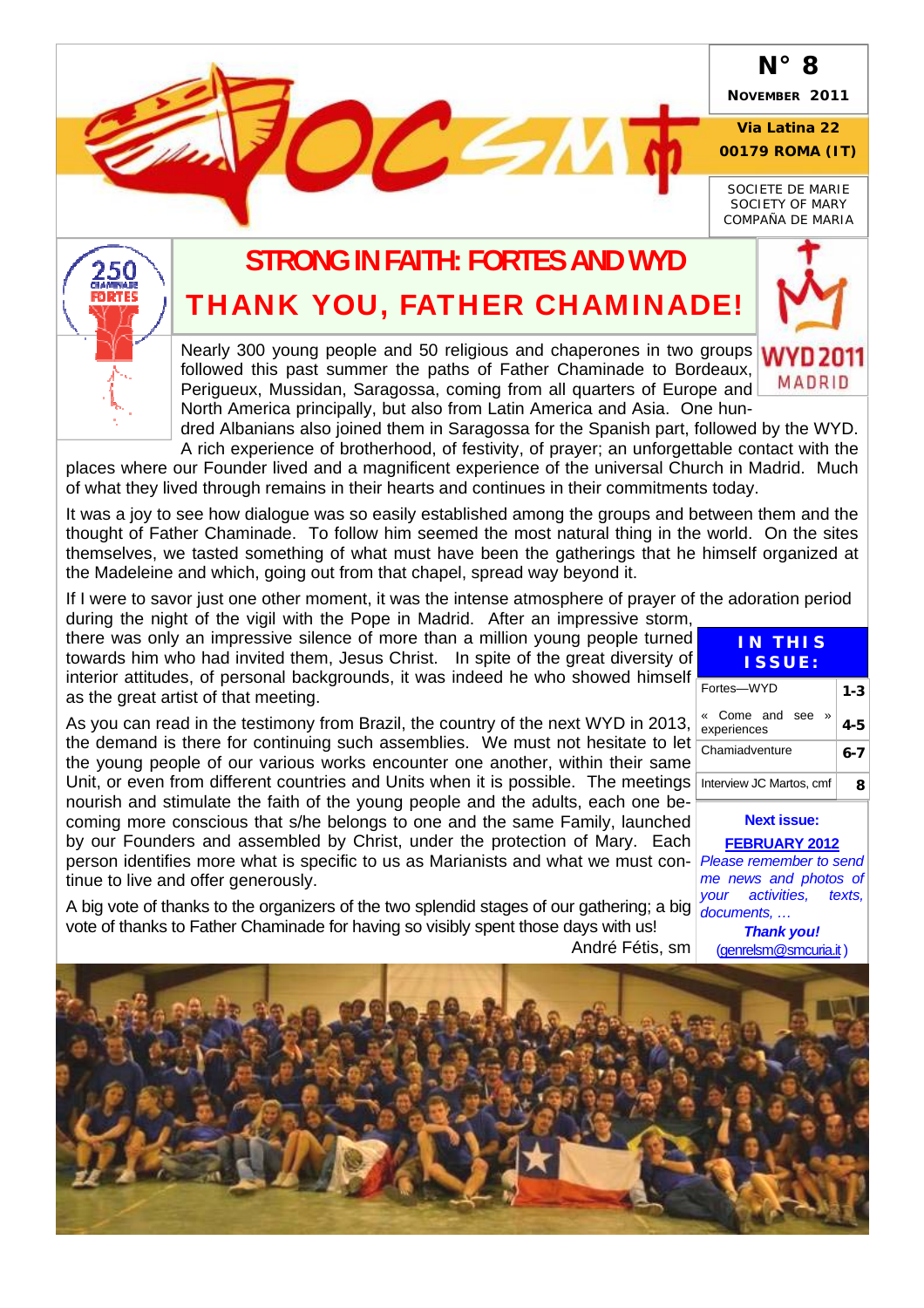« Planted and built up in Jesus Christ, firm in the faith » (cf. Col 2:7)

BENEDICT XVI ANGELUS— Cuatro Vientos Air Base, Madrid Sunday, 21 August 2011



"As Successor of Peter I entrust all of you present with this task: make the knowledge and love of Jesus Christ known to the whole world! He wants you to be the apostles of the twenty-first century and the messengers of his joy. Do not let him down!"

"I urge you to ask God to help you find your vocation in society and in the Church, and to persevere in that vocation with joy and fidelity.

It is hard to put into words the happiness you feel when you know that Jesus seeks you, trusts in you, and with his unmistakable voice also says to you: "Follow me!" (cf. *Mk* 2:14).





"You will be swimming against the tide in a society with a relativistic culture which wishes neither to seek nor hold on to the truth. But it was for this moment in history, with its great challenges and opportunities, that the Lord sent you, so that, through your faith, the Good News of Jesus might continue to resound throughout the earth."

"Faith is not a theory. To believe is to enter into a personal relationship with Jesus and to live in friendship with him in fellowship with others, in the communion of the Church. Entrust the whole of your lives to Christ and bring your friends to find their way to the source of life, to God. May the Lord make you happy and joy-filled witnesses of his love."

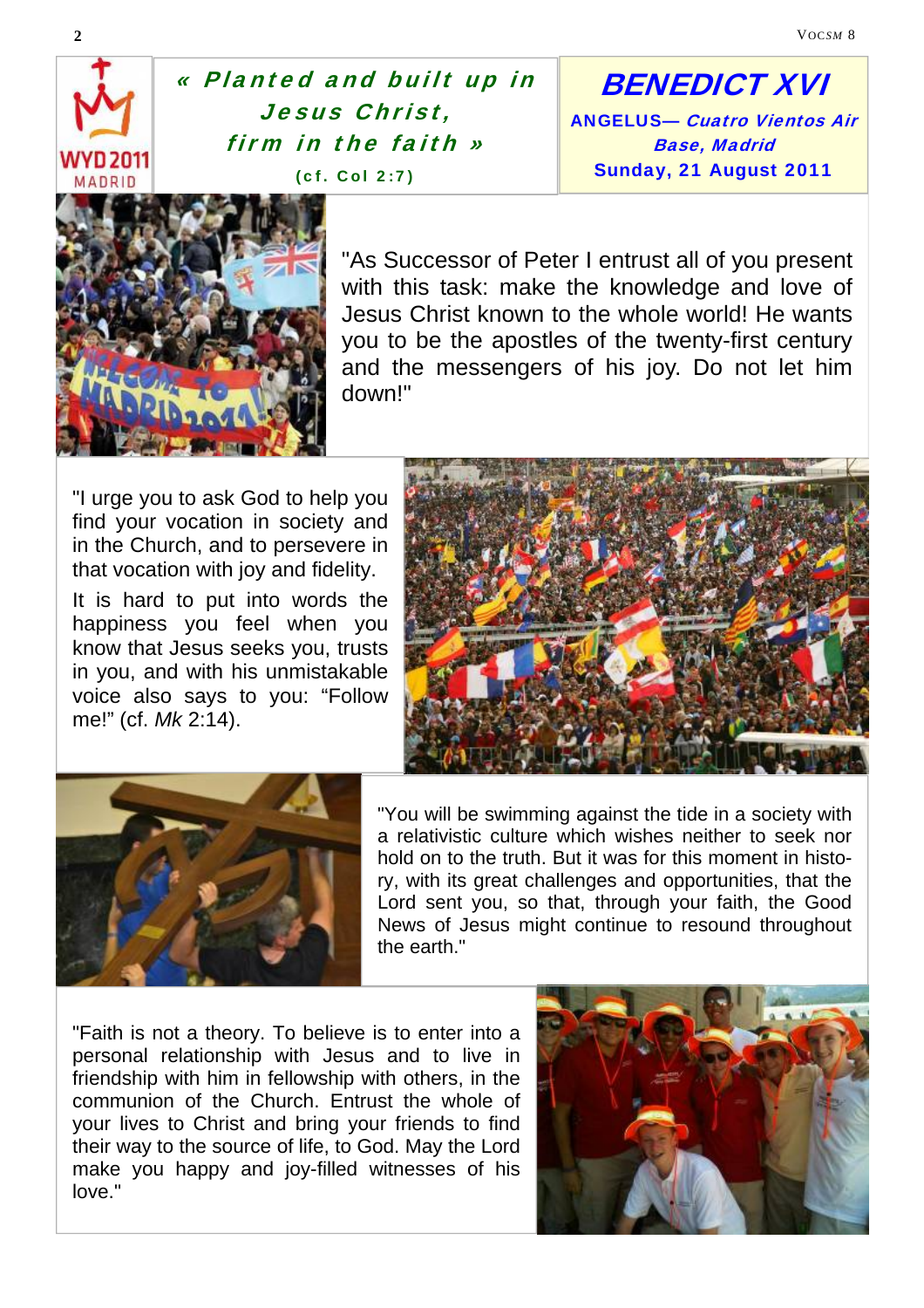"Christ asks you to be rooted in him and with him, to build your lives upon him who is our rock. He sends you out to be his witnesses, courageous and without anxiety, authentic and credible! Do not be afraid to be Catholic, and to be witnesses to those around you in simplicity and sincerity! Let the Church find in you and in your youthfulness joyful missionaries of the Good News of salvation!"



# **Fortes and WYD, what did it mean for us?**

*A text that we Brazilian pilgrims have written together to share with the Marianist Family* 

A few months ago, we were not even thinking about living through an experience and a craziness like that which we are going through. Fernanda and Thaissa, young lay Marianists, Brother Victor Augusto, Marianist religious, and almost 200 other young people from the  $12^{th}$  to the  $22^{nd}$  of August, 2011. To be in the places of the Marianist founding was, at the same time, an opportunity and a dream. An opportunity to revitalize our vocation and a dream, in addition, to be part of a World Youth Day.



For some we were crazy, for others we were young people strong in our faith and wanting to reaffirm that

faith in an experience of our spiritual and ecclesial family, the Marianist Family. Young Marianists celebrating and remembering the 250<sup>th</sup> anniversary of the birth of the Founder, Blessed William Joseph Chaminade, and joining this celebration to the encounter of young people with the Pope. And also wanting to be a part of the "Pope's youth."

During the WYD, we shared in moments of prayer, performances by songwriters and catechesis: We experienced a bit of Spanish culture and also saw the Pope right in front of us, only a little more than eight meters away. Although tired, we did not lose heart or breath. It was very hot, but we walked with confidence and happiness. Those were beautiful moments which, in spite of the many words we are writing, trying to express what we lived and did, and even what we continue to feel about all those days, we can't put the whole experience into words.



With our backpacks, we brought home insights and experiences to share with the community, as well as being each one of us revitalized in faith for action and encouraging young people. Convictions and ideals much stronger with the knowledge that we are not alone in this, but are a part of many!

Finally, as young people sent by the Pope and committed to rooting our lives in Christ, standing firm in the faith, as St. Paul and our Founder say, we put ourselves at the service of the Kingdom to continue the work with young people, our hands joined with Mary's, making Christ known, loved and served.

We thank God, our blood families, our spiritual Marianist Family and religious community for the opportunity and the gift that it was for each of us to participate in these meetings, in which we felt renewed energy to continue to give witness about the personal and communitarian encounter we had in those days of a great adventure.

An abrazo,

*Fernanda Saggioro, Thaissa Caroline G. Coppi and Bro. Victor Augusto F. De Aguiar, sm*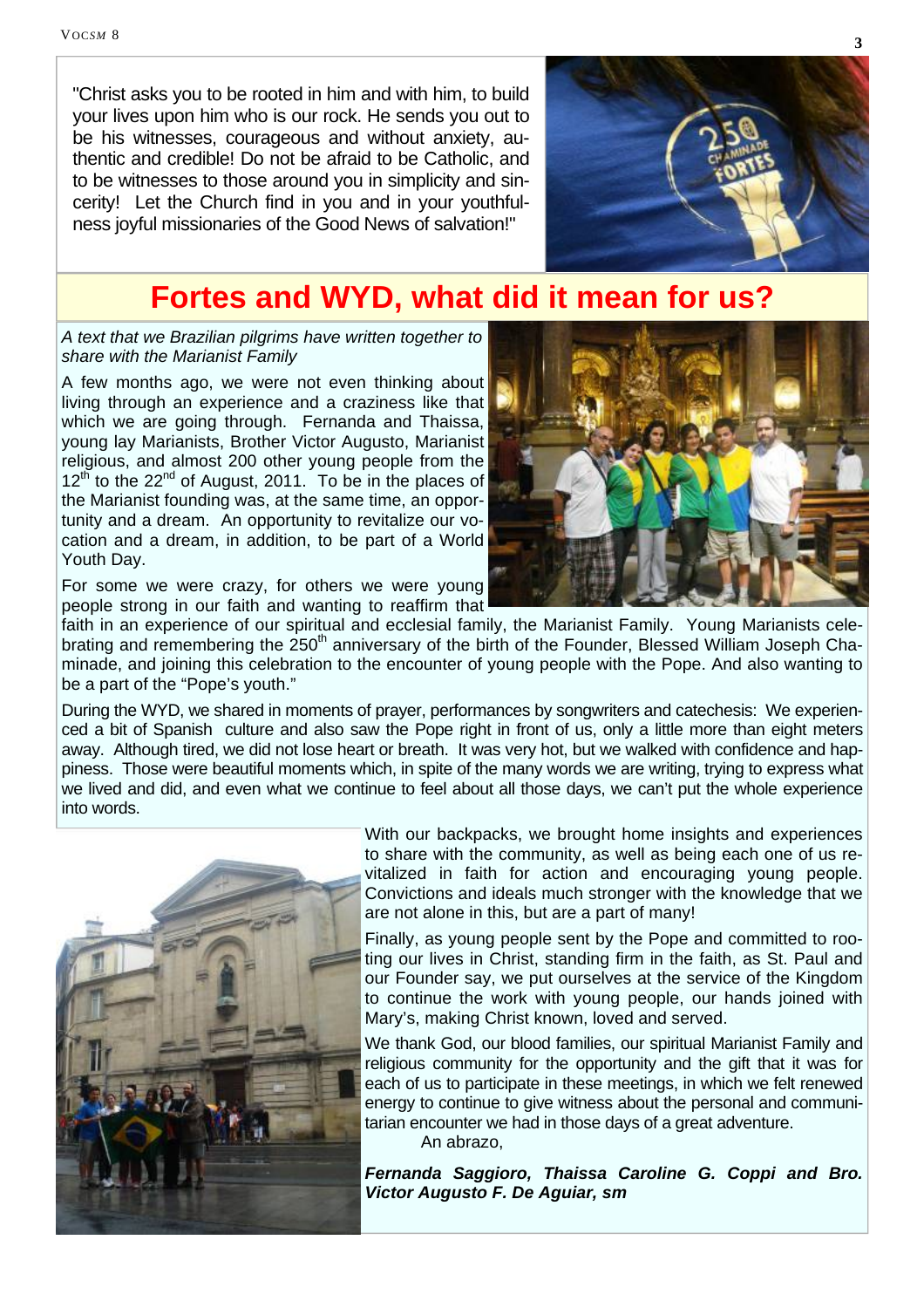# **PRAYER FOR VOCATIONS AND FOR THE MEMBERS OF OUR SOCIETY IN FORMATION**

All the Marianist religious of the United States, Mexico, India and the Philippines recently received the new edition of a "**PRAYER LIST for Marianists in Formation. For those in temporary profession, initial formation and association with Marianists in the U.S., India, Mexico and the Philippines**."

This booklet of 16 pages proposes a prayer on behalf of a specific group among our candidates and those in formation for each day of the four week cycle of the liturgical Office. For those on each day, their exact names are listed, giving an excellent opportunity to become acquainted with them, at least in that respect.

Here, for example, are the intentions for Week I (I have omitted the names that are included):

WEEK ONE – Sunday: Our Province vocation team; Monday: First-year Novice in the Province of the U.S.A.; Tuesday: Third-Year Scholastics in the District of India; Wednesday: Temporary-Professed in the District of Mexico; Thursday and Friday: First-Year Novices in the District of India; Saturday: Aspirants in the Province of Meribah.

On other days the intentions are for the candidates or young religious of the Daughters of Mary.

In the letter that accompanied the booklet, Tom Wendorf, Provincial Vocation Director, commented:

"Praying for those men and women is one vital way of sharing in vocation ministry. I know that most communities in the Province have used this booklet daily in intercessions during Eucharist or the Liturgy of the Hours. It's a way of getting to know the names of our younger Marianists, and of sharing in their lives through the mysterious power of prayer.

Thank you for your prayerful support of these men and women. Knowing how our Marianist life goes, if you don't know them already, you'll likely meet some of them in the future. Then you'll see the faces behind the names you already know, and you'll have already lifted their names in prayer many times…"

Is not this an excellent initiative that we could imitate? Where there are vocations and young religious in formation by organizing in such a way as to pray regularly for them; where we are awaiting vocations, by praying and continuing to invoke God's help, but also in praying for those who are already in the other Units and who count on our support! Let us open our hearts through prayer to this gift which God has made to the entire Society of Mary. Let's not allow the strength of our prayer to diminish when it can be so helpful!



For those in temporary profession, initial formation and association with Marianists in the U.S., India, Mexico and the Philippines

## **COME AND SEE! - Vocation meetings during the past months:**

## **Governor's Island (Ohio, USA) USA**

Several Marianist contacts, novices, temporary professed, and perpetually professed brothers and sisters gathered at Governor's Island for the summer retreat "Look, Listen and Lounge" from July 21 - 24. The gathering has been held every other summer for the past eight years





The **West Hills Community (CALIFORNIA)** hosted a Discernment Sunday on Sept. 18. Two men participated: **John** and **Matt …**The West Hills Community, hosted the one-day gathering, something they do regularly throughout the academic year. It usually begins with morning prayer and includes a meeting/ discussion about vocation discernment, lunch and Eucharist. The West Hills Community continues its dynamic vocation ministry in the Los Angeles area and beyond…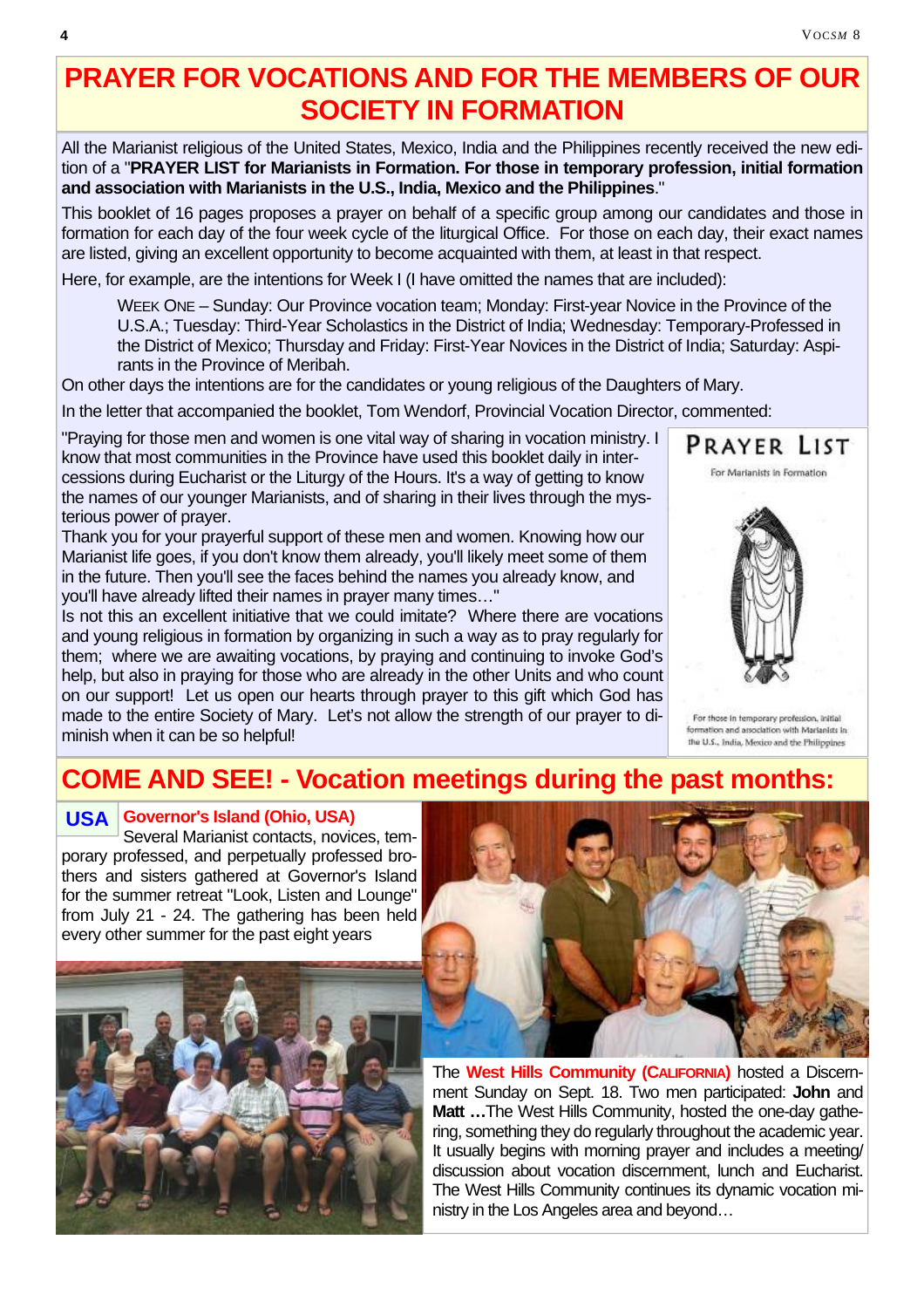**Discernment evening -** The **DAYTON VOCATION OFFICE** hosted a discernment evening on Friday, Sept. 23 at the Marianist brothers' house at 312 Stonemill in the UD student neighborhood. The program began with evening prayer, followed by dinner. Then **Bro. Bob Jones** and **Novice Mark Motz** presented on the theme of the evening, "Taking Time: An evening of prayer and discernment."

Bob and Mark shared their discernment journeys with the 22 students who attended. Both stressed taking time for God in our busy lives to actively hear God's call. After the presentation the students took an hour for quiet reflection. To conclude the evening the students came together for a conversation in which they shared thoughts and insights. **Sr. Nicole Trahan** closed the discernment event by leading night prayer.





PERU – VOCATION DAY

On Sunday, June 12, 2011, some of us young catechists of the parish had our first VOCATION DAY, from 5:00 pm to 8:30 pm. We reflected on the fascination and pleasure of knowing JESUS who loves us and calls us to follow him, as did Mary and also Father Chaminade. This sharing was led by our friend Chino Percy García, Marianist postulant, Callao.

*Comunicaciones SM – Perú (2011 #2)* 

#### **SAN ANTONIO –** *Five complete live-in experience at Casa María*

*http://casamariasm.com/2011/11/18/five-complete-live-in- experience-at-casa-maria/* 

Casa María hosted a live-in experience for five St. Mary's University students during the week of November 13-19. The live-in experience was designed to offer a unique, first-hand look at Marianist religious life by participating fully in the daily experiences of the community.





#### **CHILI - Faustino Movement CPSM Confirmation Retreat**

On Wednesday, October 19, the students of the  $3<sup>rd</sup>$  medium of the San Miguel Parish School continued their preparation and strengthening of their faith experience on the way to confirming their faith in the sacrament of Confirmation. On that reflection day we wanted to share with the students the experience of the life of silence in order to encounter Jesus. At the beginning we read the text of Mark 3:14: "he chose them to be with him…," accompanied by the Prayer of the Hours. In these times in which we live, it is important that our students allow themselves these spaces for reflection and personal work, to discover how God is present in our lives and to ask themselves where is he sending them at this time in our history. We believe it is important to know ourselves, in order to recognize, like Zachaeus in Luke 19:1ff, the passing by of Jesus in the life of each one and thus also to take the means necessary to see him going by right beside us. CPSM confirmation Team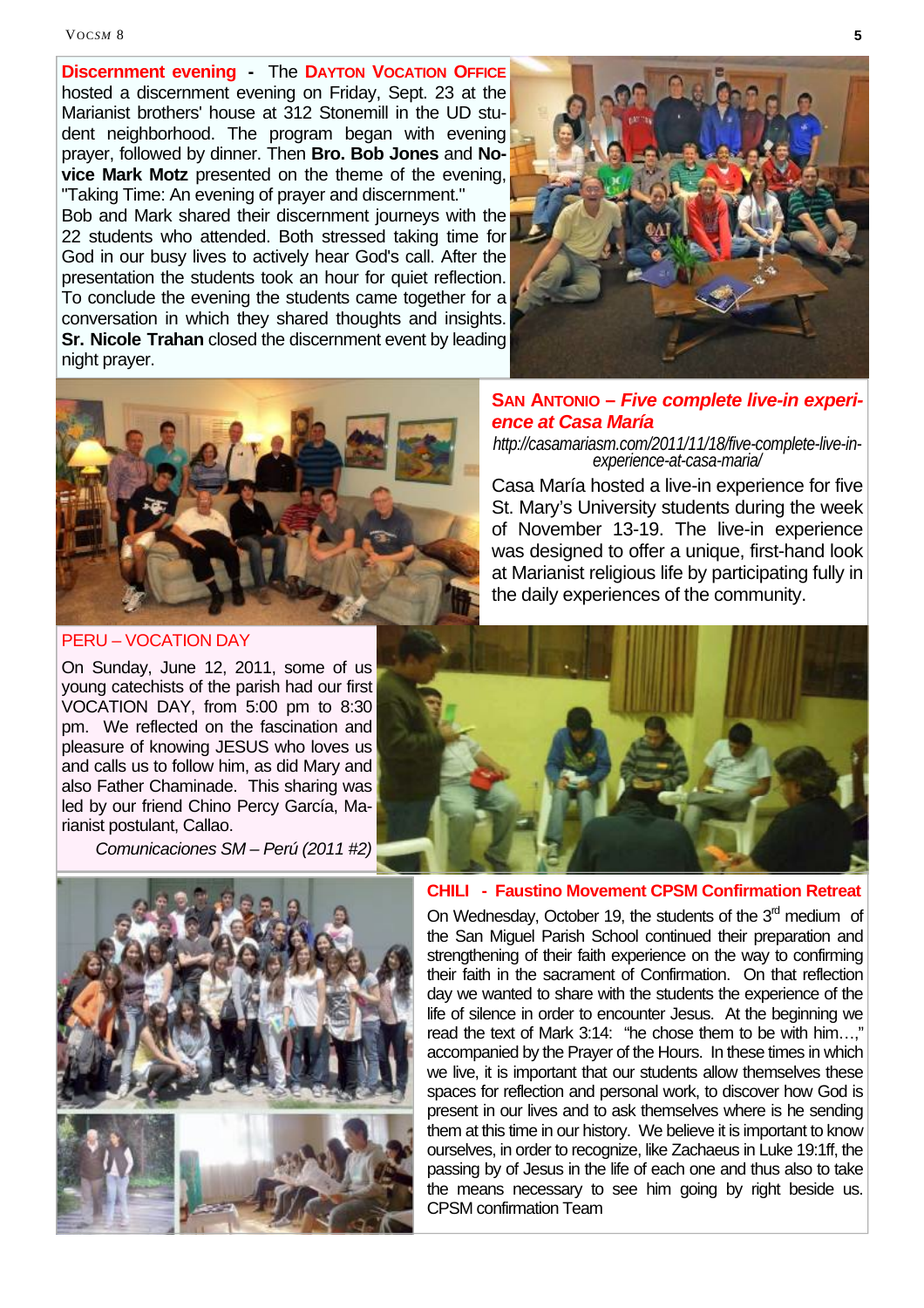

# **CHAMIADVENTURE**

Aventuras de Chaminade por el mundo en su 250 cumpleaños



#### **What's this.. Chamiadventure?**

This initiative comes from the pastoral ministry department of the Spanish Marianist province, in honor of the 250th anniversary of the birth of Blessed William Joseph Chaminade. **AIMS**

To celebrate the 250th anniversary of Blessed William Joseph Chaminade, we would like to connect all the Marianist educational centers around the world.

#### **DESCRIPTION**

This is an adventure; an authentic challenge for Marianist Educational Centers of Spain´s high school students. It consists of getting a Chami doll photo from all the corners of the world where there are Marianist Educational Centers. We are going to collect the photos of all his missionary trips, with young faces of students from all over the world in their cities and small towns.

This initiative aims to bring Marianist students from all over the world together. By the end of the year (January, 22nd 2012), we hope to have all the photos of all The Society of Mary's schools with the ChamiAdventure´s doll.

**TO PARTICIPATE: CONTACT** chamiadventure@gmail.com. Do it as soon as possible!

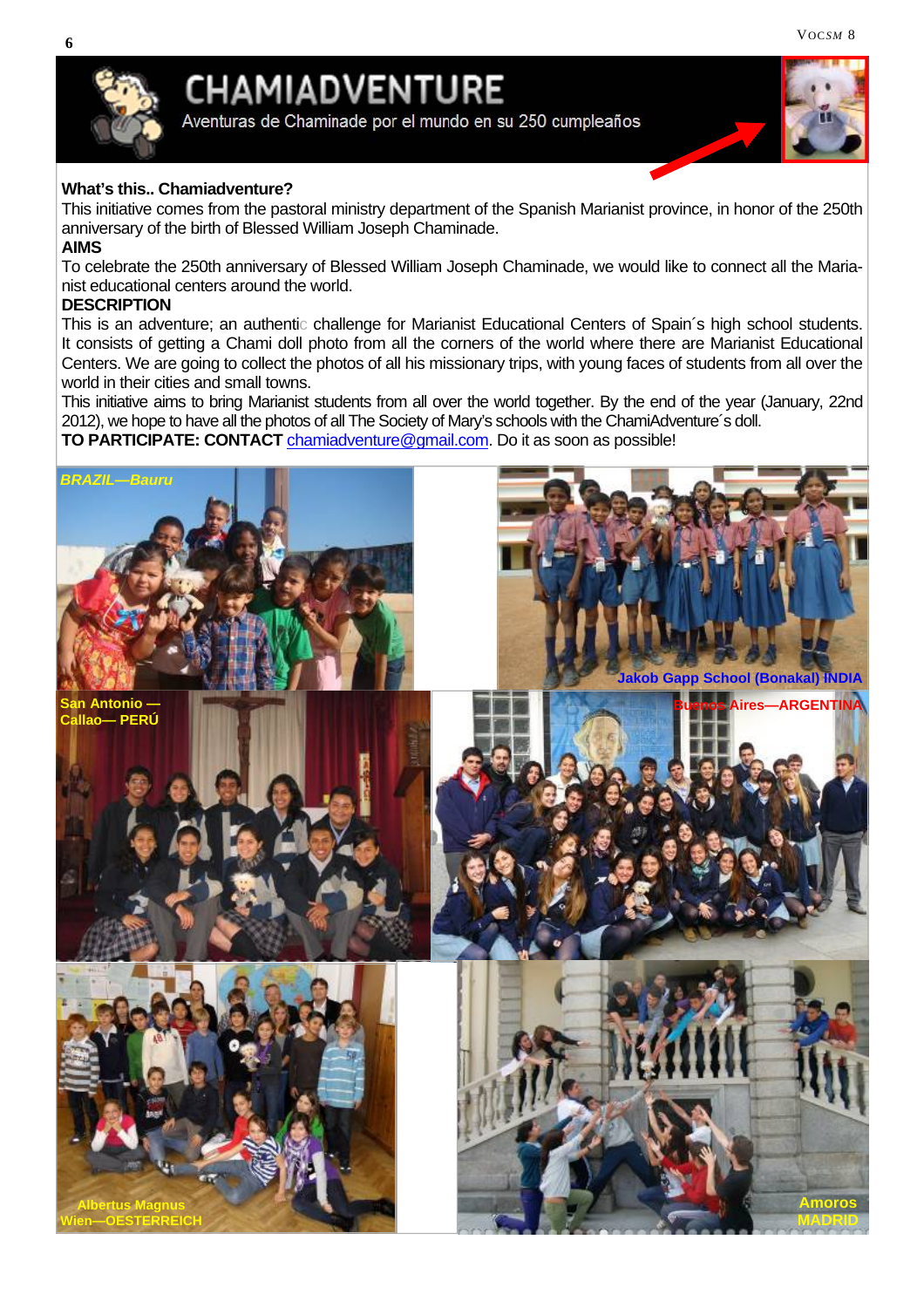

#### **EASTERN AFRICA: a new Regional Team for vocations**

In May 2011 the decision was made to set up a regional team for vocations in order to give more dynamism to that activity. In each country (Kenya, Malawi and Zambia) a coordinator and two assistants were named. Bro. Dingiswayo Soko is coordinating this ministry in Kenya and in the overall Region. Bro. Tim Mazundah was the one in charge for Malawi – may he continue to support the brothers from on high!

The team met last July in Karonga, Malawi, for five days of reflection and organization under the direction of Fr. Gabriel Kirangah, Regional Assistant for Religious Life. We wish much success to all the team, with the active support of all the brothers in the Region.

*Bro. Dingiswayo Soko*



Many of the children are from Our Lady of Nazareth primary school and St Mary's parish. It was a great moment for these young children who are embracing the life of Faustino. Fr. Mike June was the main celebrant. The ceremony was attended by about 200 congregants.

Bro. Julius Nandi, SM